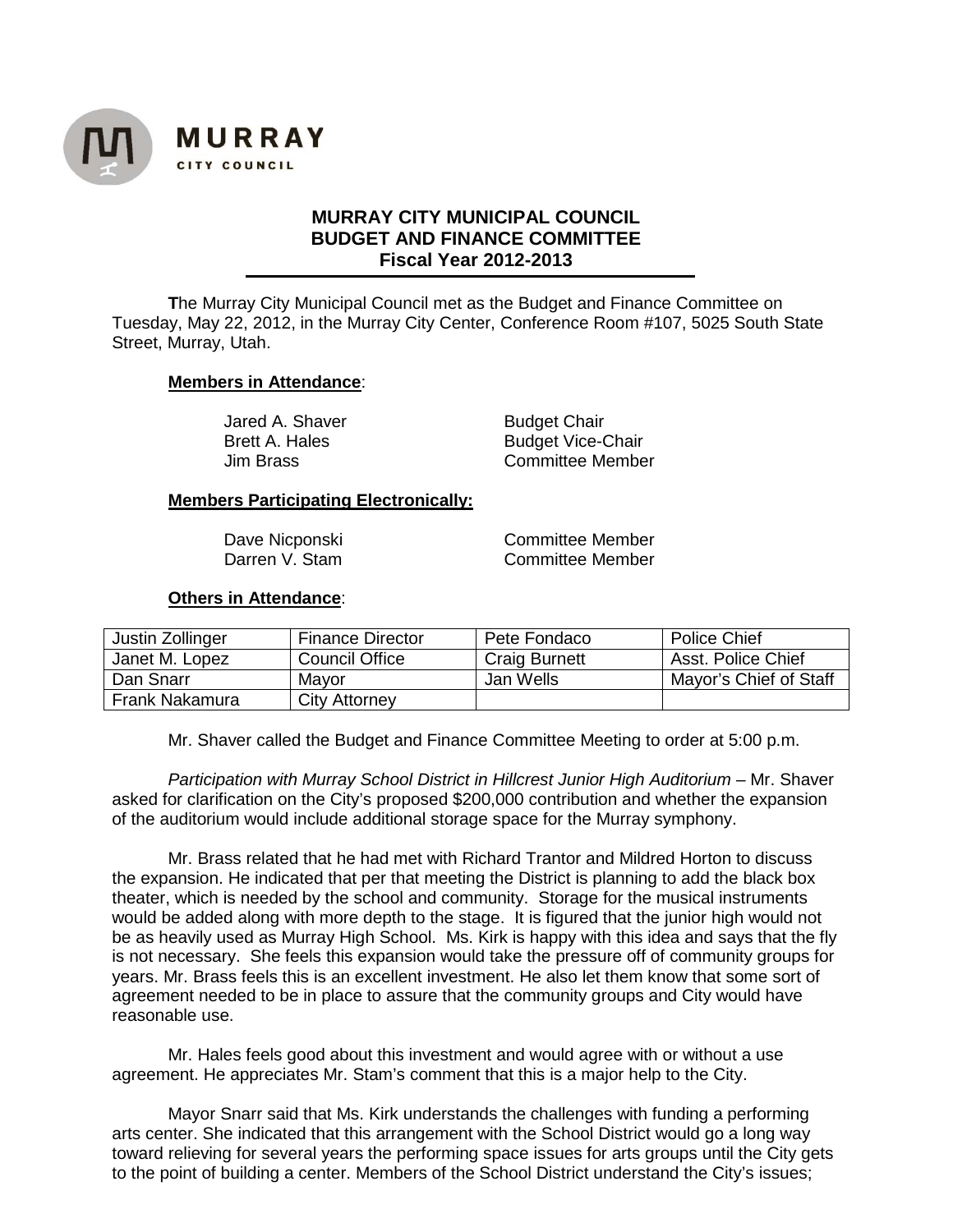but stressed the advantages for the City of participating with the District on this auditorium and theater space.

Mr. Hales said he was unaware of the District's \$2 million financial support of the City on the Park Center swimming pool. Mayor Snarr stressed his desire for the pool to be under one roof rather than having residents swim laps at the school pool.

Mr. Stam liked the idea that more entities were becoming involved and pledging support with additional funding. He agrees with the \$200,000 and likes the fact that they are willing to make an agreement on use. He is in favor.

Mr. Nicponski related his agreement with this plan.

Mr. Brass said the construction would not begin until late in the year; therefore, the money would not be needed until late in this fiscal year and could go into the following fiscal year giving the City time to be ready for it.

Mr. Shaver mentioned that the City participation encourages other groups to also have an incentive to participate. It becomes a combined effort working together to resolve the issues for performing groups. This sends a signal to the community that the City is committed even though it is not able to do everything they would like.

Mr. Shaver asked for information on how this \$200,000 would be put into the budget. Mr. Brass felt that the non-departmental fund would be the place to allocate the funds and it could be put into the Capital Improvement Program (CIP) if it were necessary to carry the money over into the next fiscal year.

Mr. Zollinger liked the idea of putting this into the next fiscal year budget (2013-2014) and paying it in July of 2013.

Mr. Shaver said that this could go into a letter of intent, verifying that the timing works with the District, Mr. Brass suggested. Mayor Snarr stated that the District is not planning to take down the homes until next spring with grading and site preparation to take place at that time.

Mr. Brass added that the grant paperwork has to be submitted June  $1<sup>st</sup>$  so if the Council is comfortable with the plan the District needs to know.

Mr. Nakamura suggested putting together an agreement with the School District rather than a letter of intent. The ability for use should be included with an effective date of payment after July 1, 2013. Mr. Stam said he feels it should go into the CIP where a line item already exists.

Mr. Shaver said Ms. Kirk had a number of days per arts group for suggested use of the performing arts center; maybe the total number of days could be included in the agreement. Mr. Nakamura said that would be part of the financial commitment.

*CIP/IT Money* – Mr. Shaver was concerned about how these funds affect everyone else's budgets. The CIP that was initiated through the Strategic Plan has the technology items for computers and money has been set aside for that purpose. He had a discussion with Mr. Zollinger about whether a computer is thought of as a singular item for, say \$1,000, or whether a group of multiple computers is a singular item. It changes how things are considered in the CIP, which says that technology capital items have an estimated cost over \$25,000. We also talk about desks and chairs at \$1,000 and then we are talking about office furniture as part of the CIP, Mr. Shaver noted.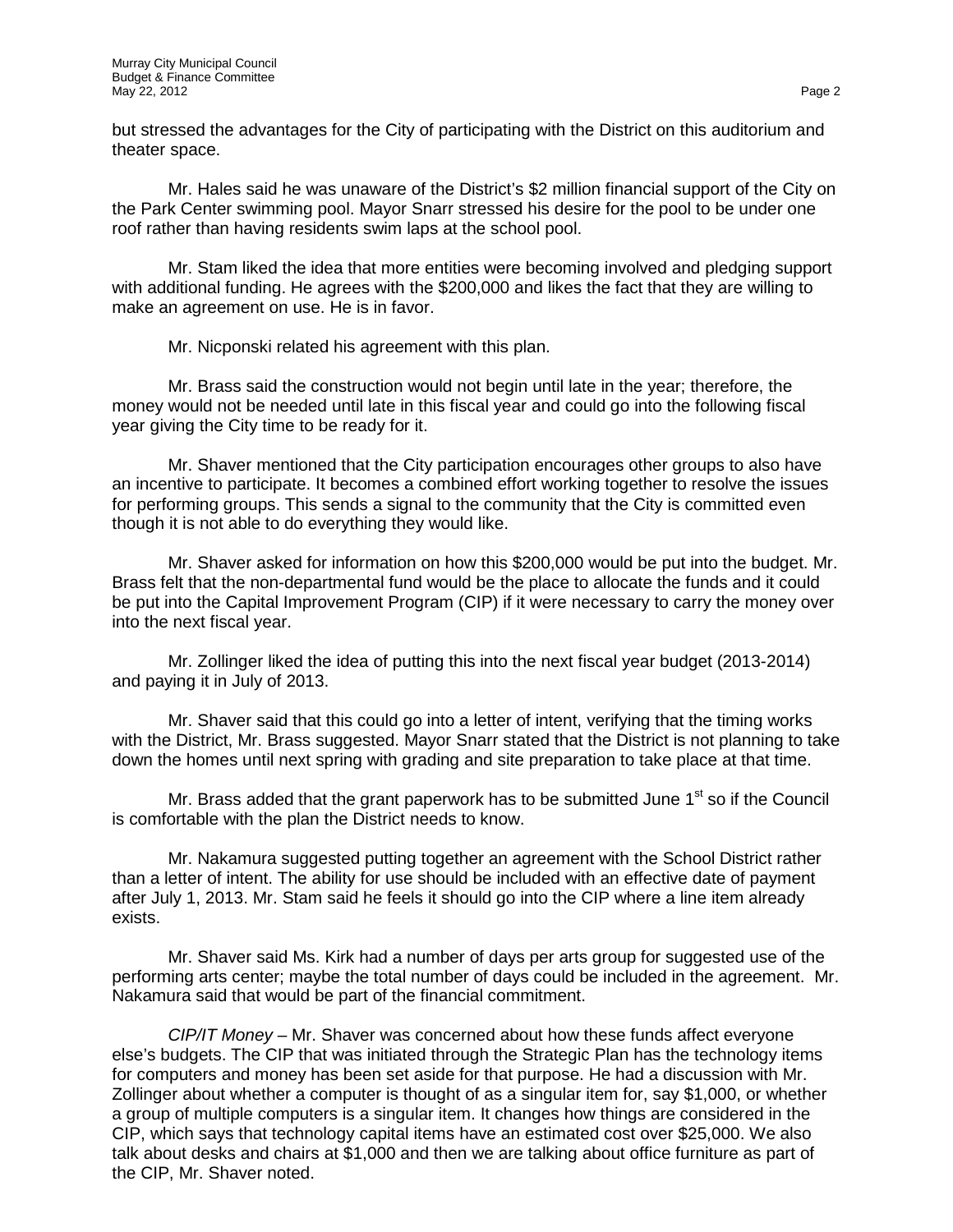Using Police as an example, the computers are listed as a single item in his budget. This is about how the Council addresses the CIP. Another instance concerns vehicles, which may be under \$25,000 and may be looked at as a single item or it could be a group of vehicles raising it above that level.

Mr. Zollinger explained that the issue concerns accounting rules that he tries to follow. When the rules are different than the CIP, the rules fight against each other and he wants to be consistent in how he applies the rules. He looks at computers as single items and has kept the computers in the operation budgets.

Mr. Shaver mentioned that it is about how to move forward and what the Council is trying to accomplish, which is what brought about the Strategic Plan and CIP. He sees the cars as individual items but grouped as a vehicle purchase.

Mr. Stam said that his thought was that each individual car or computer could be less than the CIP dollar amount; however, looking at the long-term benefit to the City each individual department would own the car or computer. The IT department would own the computers and have the ability to move them to whichever department works best. IT would have responsibility for maintenance and would, so to speak, lease the item to the department. In this case each department would not budget for computers, but IT would budget for computers and replace those that need replacement. In this way it would be one large item for replacement in the CIP and each department would reimburse them for the cost.

Mr. Zollinger said that describes an internal service fund, which the City is not yet positioned to handle for this budget year. What he tried to do this year was to have a computer replacement plan, put together as a City. He may be ready to set up the internal service fund for the next budget year.

An internal service fund would be a new fund created with money transferred to it in order to purchase computers. (This would be like the power or water fund.) The computers would then be purchased by that fund, owned by that fund and managed by that fund. They are assigned to different departments, Mr. Zollinger explained. He said it works great because a fund balance can be built up to buy large pieces of software. It becomes a great resource.

Mr. Hales asked how that is applied to the Police Department for their budgeting. Mr. Stam says they would not budget for computers in Police. Mr. Zollinger insisted that there is still a line item with the money. Mr. Stam explained that the Police Department would just request a computer from the IT department, which is responsible for all computers and would allocate it out. Mr. Shaver asked that Mr. Stam and Mr. Zollinger come to an understanding on how this would work because Mr. Stam's understanding is that there is no internal service fund, but IT buys the computers and then allocates it to the departments. Mr. Zollinger said that this year's budget already achieves that scenario. It is in place. If that fund or division would own the computers, then it would have to be an internal service fund.

It was decided that the internal service fund would be a goal for the future. Also, mentioned was that vehicles would work somewhat the same way.

*Drug Buy Money* – By budgeting \$10,000 each year for drug buy money it keeps the line item funded. When money is received back it goes into revenue. It actually does not cost \$10,000 each year because of the off-setting revenue.

Mr. Nicponski asked if that works for the Police. The Chief said that he does not want to give up the \$10,000 and the way it works is that the money may be requested by detectives or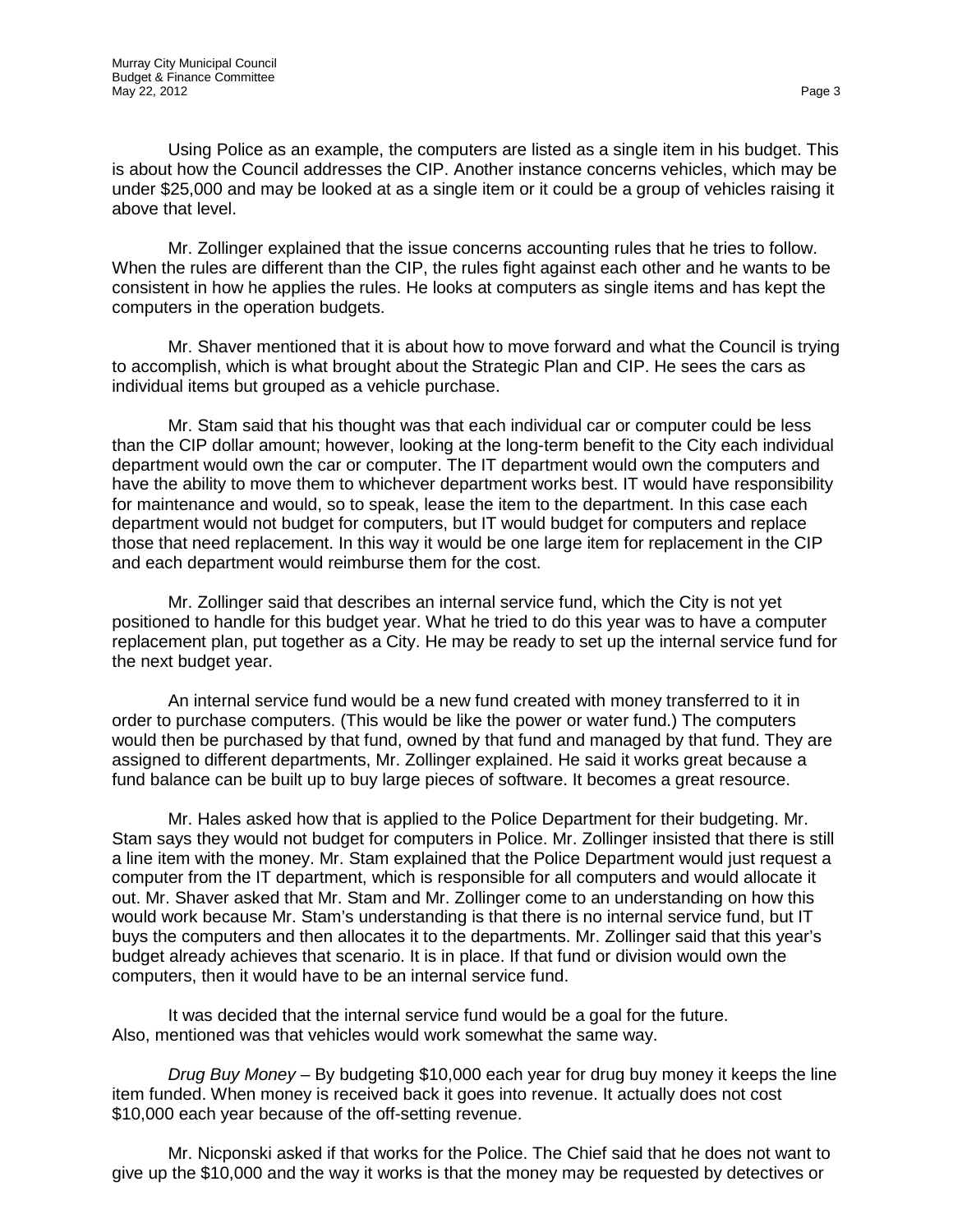narcotics officers. It is used to pay a reward for information and this is the account it is drawn from. When a narcotic officer buys drugs and makes an arrest the money goes into evidence. Once the case is adjudicated the money in evidence goes back into the General Fund. That does not mean that every year the \$10,000 is replaced with \$10,000. There might be years where much of it is sitting in evidence. A reward given for information is never returned. Sometimes the money is used to buy the drugs and as part of the investigation the money never comes back. There must be at least three buys before the police can get a warrant. The serial numbers are kept and if the search warrant locates the cash then it becomes evidence. The police cannot replenish the \$10,000 every year.

Cash is kept on hand by Officer Burnett and the money is audited by the Finance Department to make sure it is accurate, but some years only \$5,000 may be taken out of the fund.

Mayor Snarr asked if some additional money comes from the DEA when major drug busts are conducted. The federal government gives 80% back to the department on seizures. It goes to the state and Murray would get a percentage of the state amount.

*Other business* – Mr. Zollinger said that he and the Chief went through some utility accounts and accumulated some other money for the vehicle maintenance account. Mr. Shaver explained that some money was taken from other Police accounts to put into the vehicle maintenance. Services should not be cut back. It amounted to about \$10,000, however the Chief still feels that line item is short what is necessary.

Mr. Shaver explained that he is hopeful that the department heads understand that if they are in trouble they can come to the Council to dip into reserves and that is the reason for the reserve account. He knows that Chief Fondaco, his officers and staff plan the best that they know how but the reserve is there when needed.

Mr. Hales asked how that situation is handled. Do they allow that item to just go over, or do they try to work it into the budget to begin with? He feels it makes more sense to plan on it in the beginning rather than to go to reserves later. The reserves are for emergency issues.

Mr. Brass said that the Council and departments do the best they can to anticipate. This year there have been homicides that cost a lot of money. That money has to be funded regardless of what happened the previous year. Next year we are hopeful it will not happen.

Mr. Shaver commented that he had tried to move money within the Police Department to cover more maintenance. It may be necessary to find money from other departments to pull together for the police. He noticed utility line item budgets had increased and it could be that utility line items from other departments could be trimmed to get more for maintenance.

Mr. Nicponski was concerned that the Police Department is not going to be okay with the budget. He asked the Chief to comment.

Chief Fondaco said that his conversation with Mr. Zollinger related to looking at historical actual expenditures and to budget to that. He wonders why they are only looking at historical numbers where he is under budget and not those that are over budget. This year \$80,000 was put into the police vehicle maintenance in a budget opening and consequently the current budget was then cut back to \$150,000 knowing that expenditures were at \$280,000. He feels it is also necessary to bump up the accounts that are historically low. When he had to ask the Council for a vehicle, he was reprimanded. He insisted that he would not go to the Council to ask for something and be yelled at again.